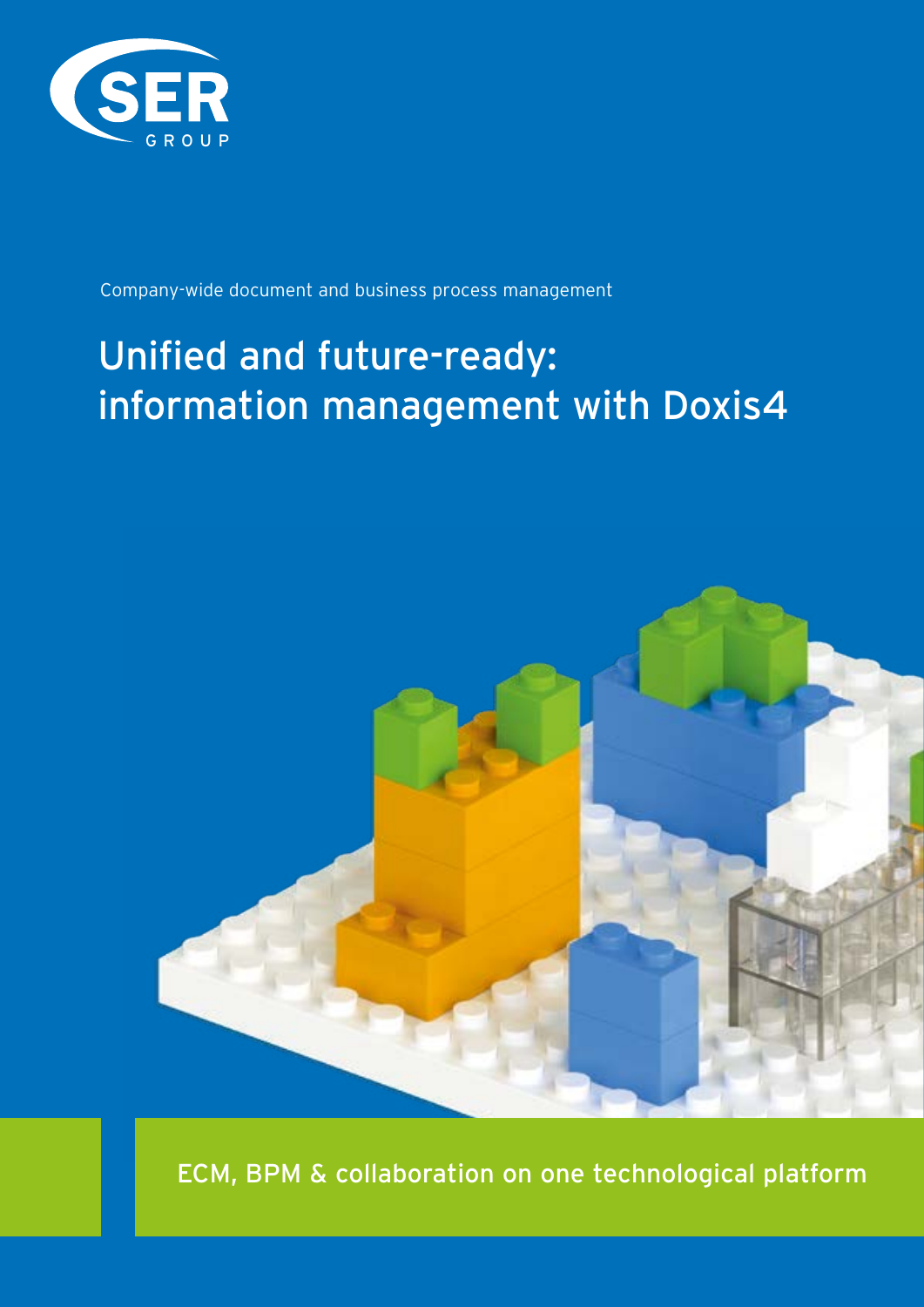# What makes Doxis4 stand out?

- Unified: Brings together ECM, BPM and collaboration on one uniform technological platform
- Scalable: A platform that grows with your requirements
- Intelligent: The Doxis4 platform utilizes cognitive services
- Agile architecture: Highly available and multitenant-capable
- Extendible and flexible: Create or add any number of applications and solutions with Doxis4
- Reduced IT complexity: Less administrative and integration work
- Proven security: Doxis4 has countless certifications, e.g. EU GDPR, ISO 14641-1: 2012-02, ISO-16175-2
- Deep integration made easy: SAP, Microsoft suite, etc.
- Unicode-compatible: Doxis4 is localized in 12 languages for international deployment
- Recognized by leading analysts: SER, with its Doxis4 platform, is positioned as a "Challenger" in the Gartner Magic Quadrant for Content Services Platforms 2018 and as a "Strong Performer" in Forrester's ECM Waves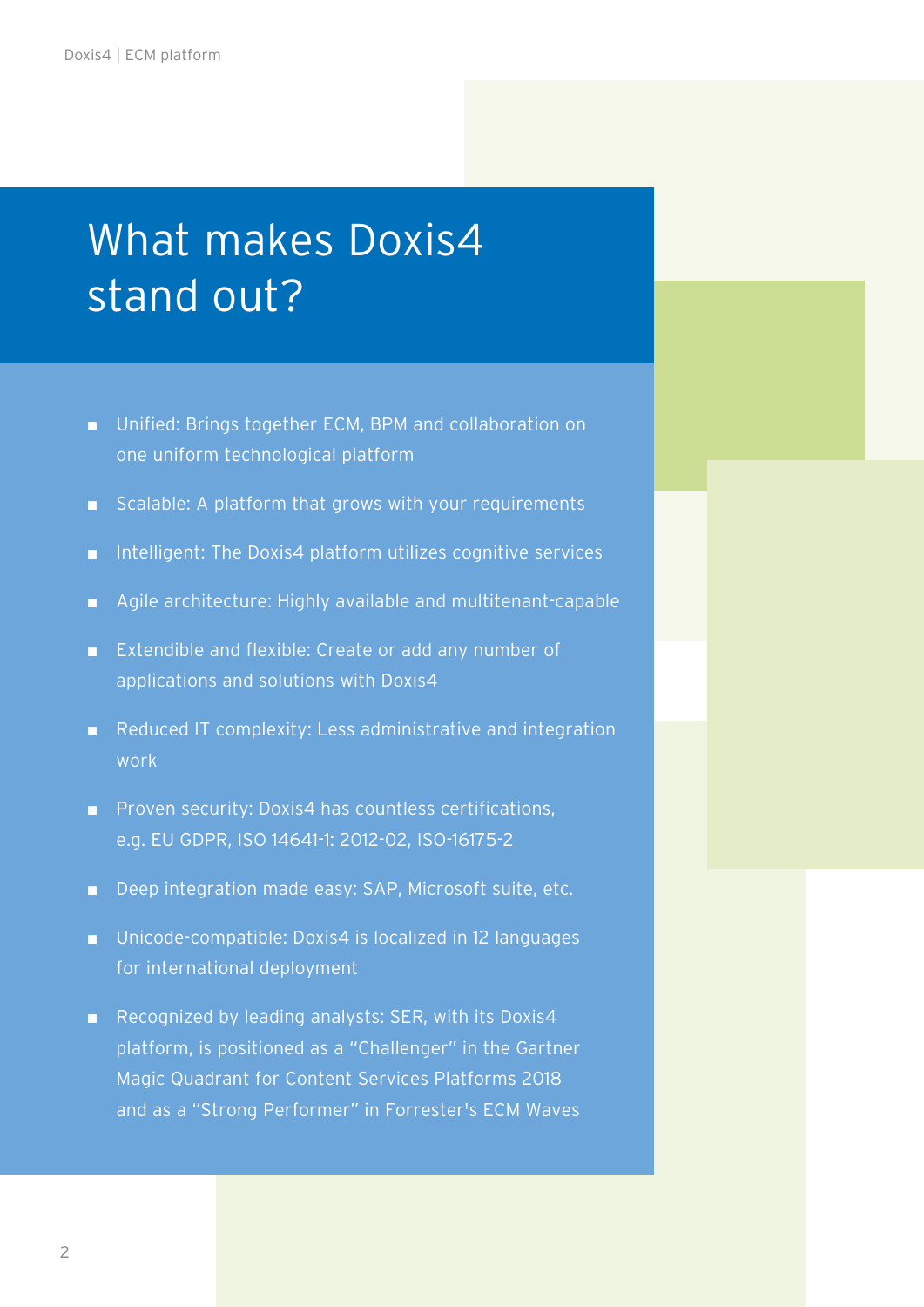

*Doxis4 empowers you to harmonize your information management and eliminate information silos.*





Best practice: Eissmann Group Automotive

- Doxis4 as a company-wide ECM platform
- Currently over 2,300 internal users and more than 1,000 external partners
- SAP integration for invoice processing and eFiles



 Download the best practice report: [www.ser-solutions.com/eissmann-invoice](http://www.ser-solutions.com/eissmann-invoice)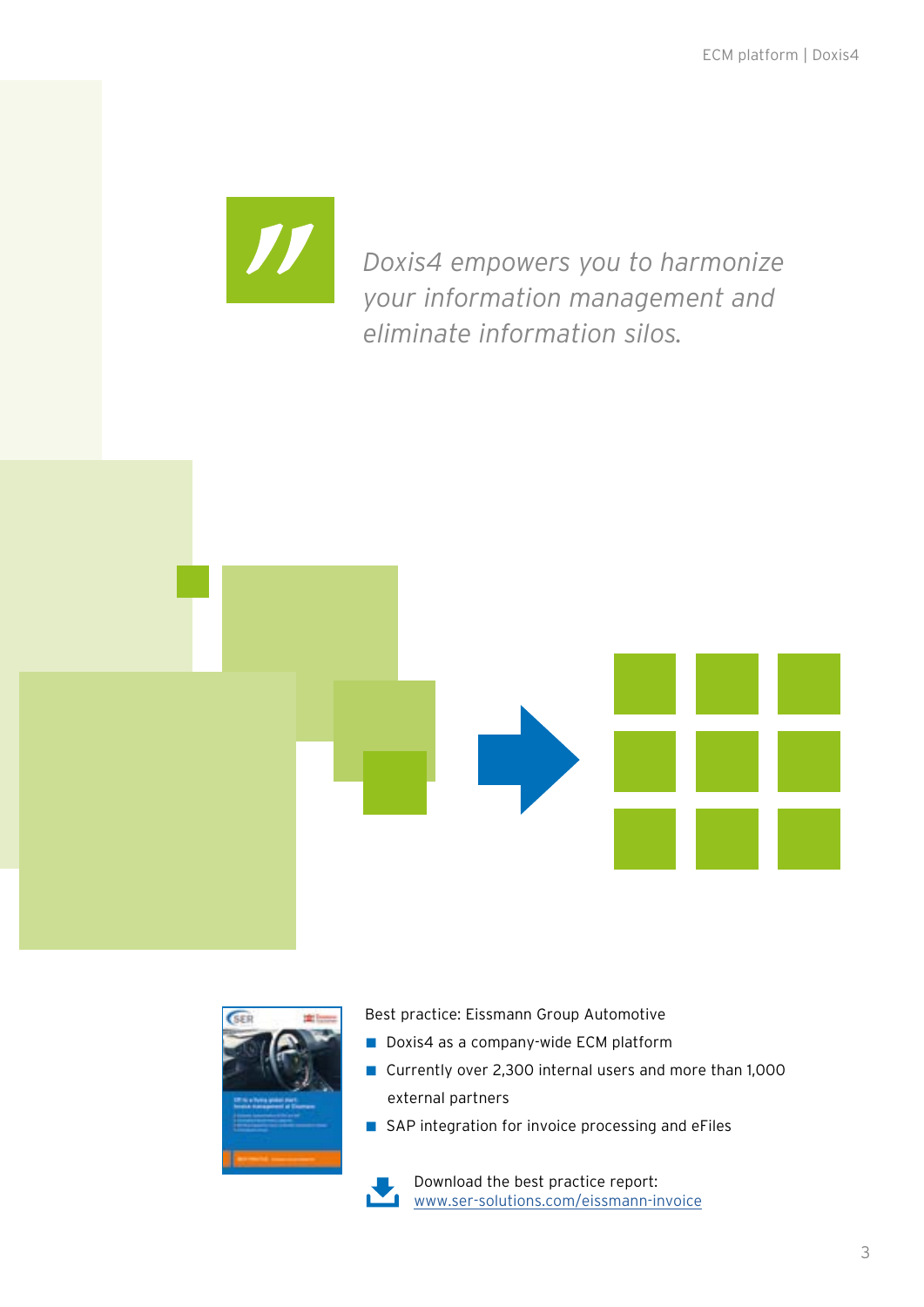# Streamline your IT complexity

At many companies, the number of IT systems in use grows with every year. The result: companies are spending more and more time, effort and money on administration, integration and operations.

What's more, every company department has its own set of requirements to optimize business processes, structure documents and share information. While the Accounting team uses an archive for invoices and documents, Purchasing relies on a file directory – but communication across the company is done via email. And so the IT system landscape grows and grows. Making matters worse, this myriad of systems inevitably poses security risks, slows down processes, causes media disruptions, and generates information silos.

With the enterprise content management (ECM) software Doxis4, IT managers get a service-oriented technological platform for content, processes and collaboration. This means they can cover a diverse range of departmental and company-wide requirements for document and process management.

Doxis4 enables company-wide DMS and BPM applications with only one technological platform!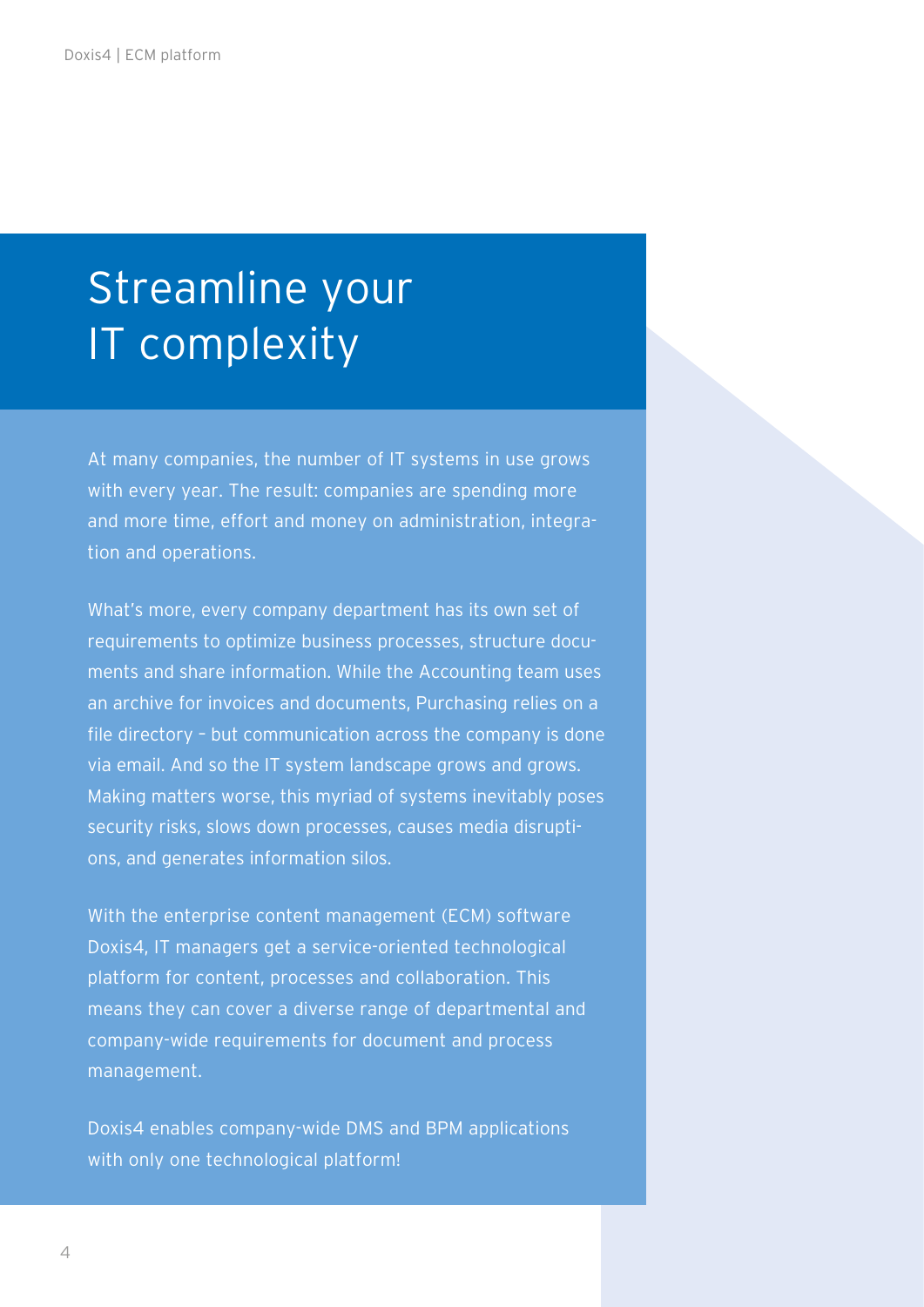

*"Doxis4's uniform and transparent approach to processes is a key reason why the continued existence of isolated solutions is no longer allowed."*

Cornelius Hilbig, Head of Digital Services/IT, Eissmann Group Automotive

## Enterprise-ready: One platform for many applications

Doxis4 has a service-oriented architecture (SOA) that forms the basis for all modules of the Doxis4 ECM platform: from inbound and invoice management to business process management, DMS and digital file solutions, to audit-proof archiving for all types of business documents. With a unified platform and a flexible combination of services, you can successively build your ECM system.

Why launch a new system for every business requirement when you can develop new business applications based on one software, Doxis4. You can also take the Lego approach and simply add services. Predefined solution packages and templates enable you to get started quickly.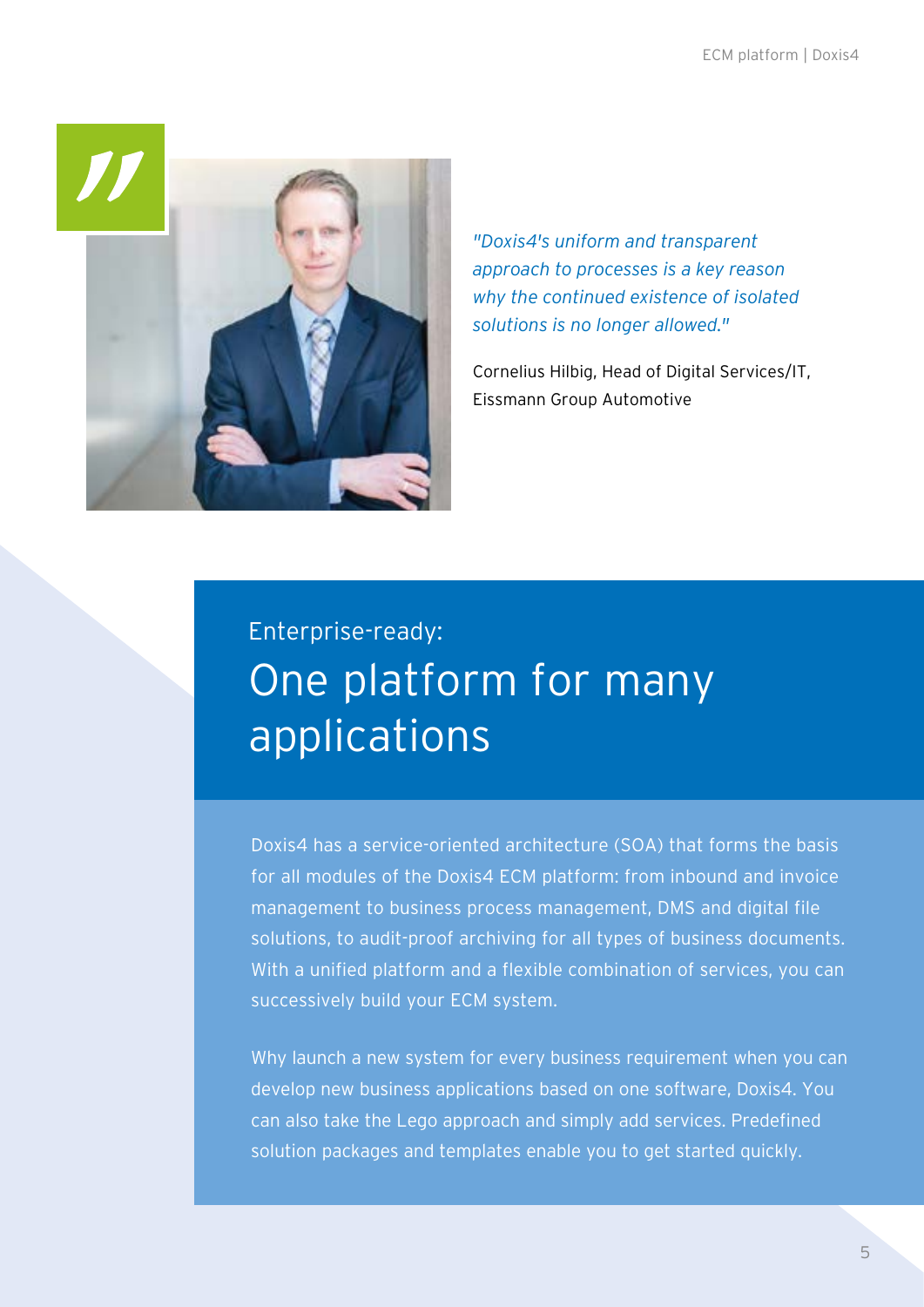

*Think big — start small: Get started with quick and easy applications and benefit from the scalability of a unique and modern technological platform.*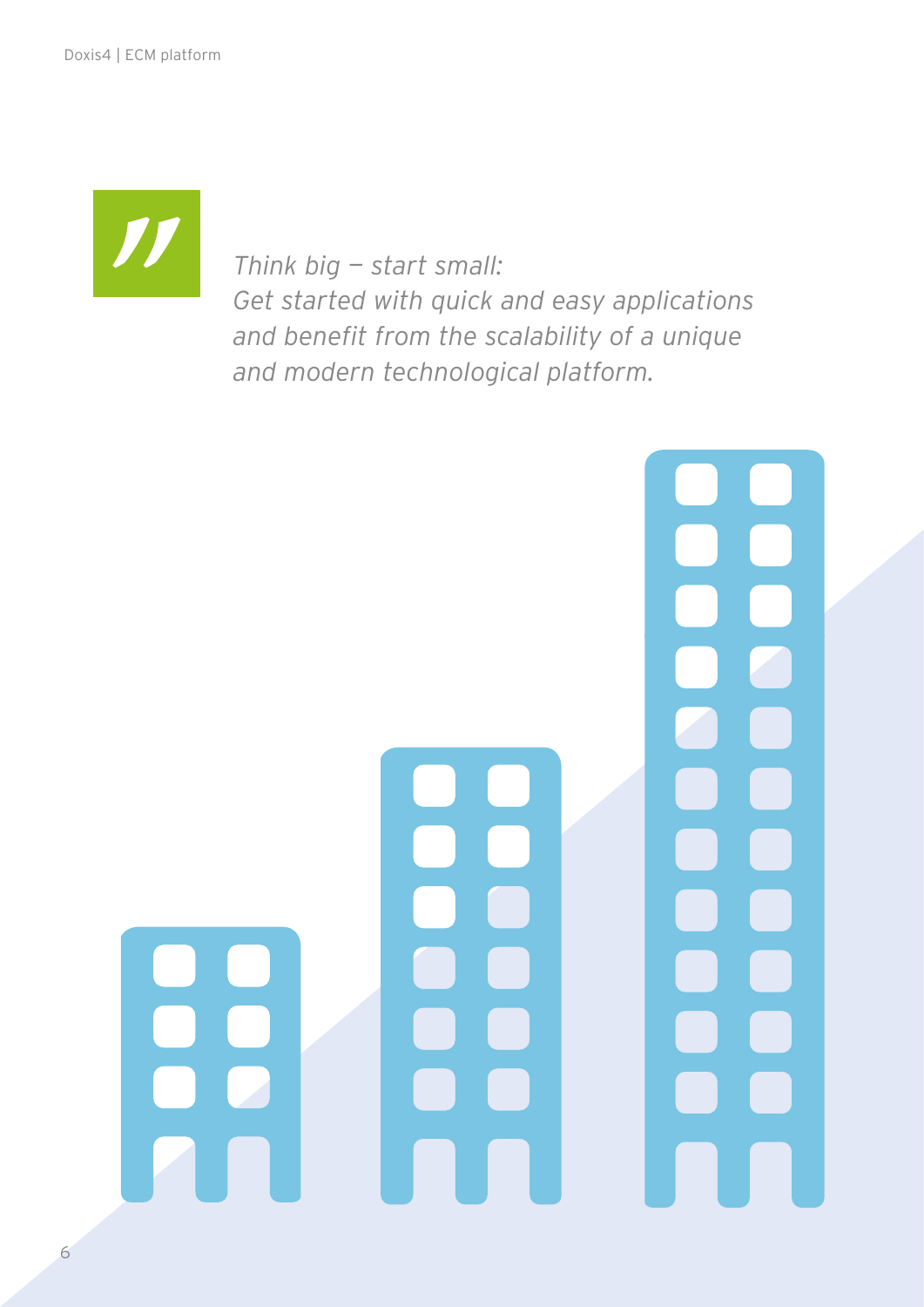# Doxis4 grows with your requirements



The Doxis4 ECM platform is scalable to your requirements: Whether you have thousands of users, billions of documents and workflows, operate around the globe, or all of the above - the Doxis4 components (architecture, databases, applications and storage) grow to meet your requirements.

Does your company need an ECM system that integrates entire business ecosystems — including customers, partners and suppliers — with internal digital processes? Web-based Doxis4 collaboration solutions cover all of your needs.

The Doxis4 platform offers the technological basis for all documents and business process management applications in your company. Doxis4 empowers you to create countless digital solutions: inbound processing, archiving, document and process management, digital files for contracts, HR and suppliers, collaboration in project teams and with external business partners, and so much more.



Best practice: Duravit AG

- Doxis4 as an international and company-wide ECM platform for Duravit
- **E** eFile solutions with ERP connection
- Compliant, audit-proof archiving system



 Download the best practice report: [www.ser-solutions.com/duravit-ecm](http://www.ser-solutions.com/duravit-ecm)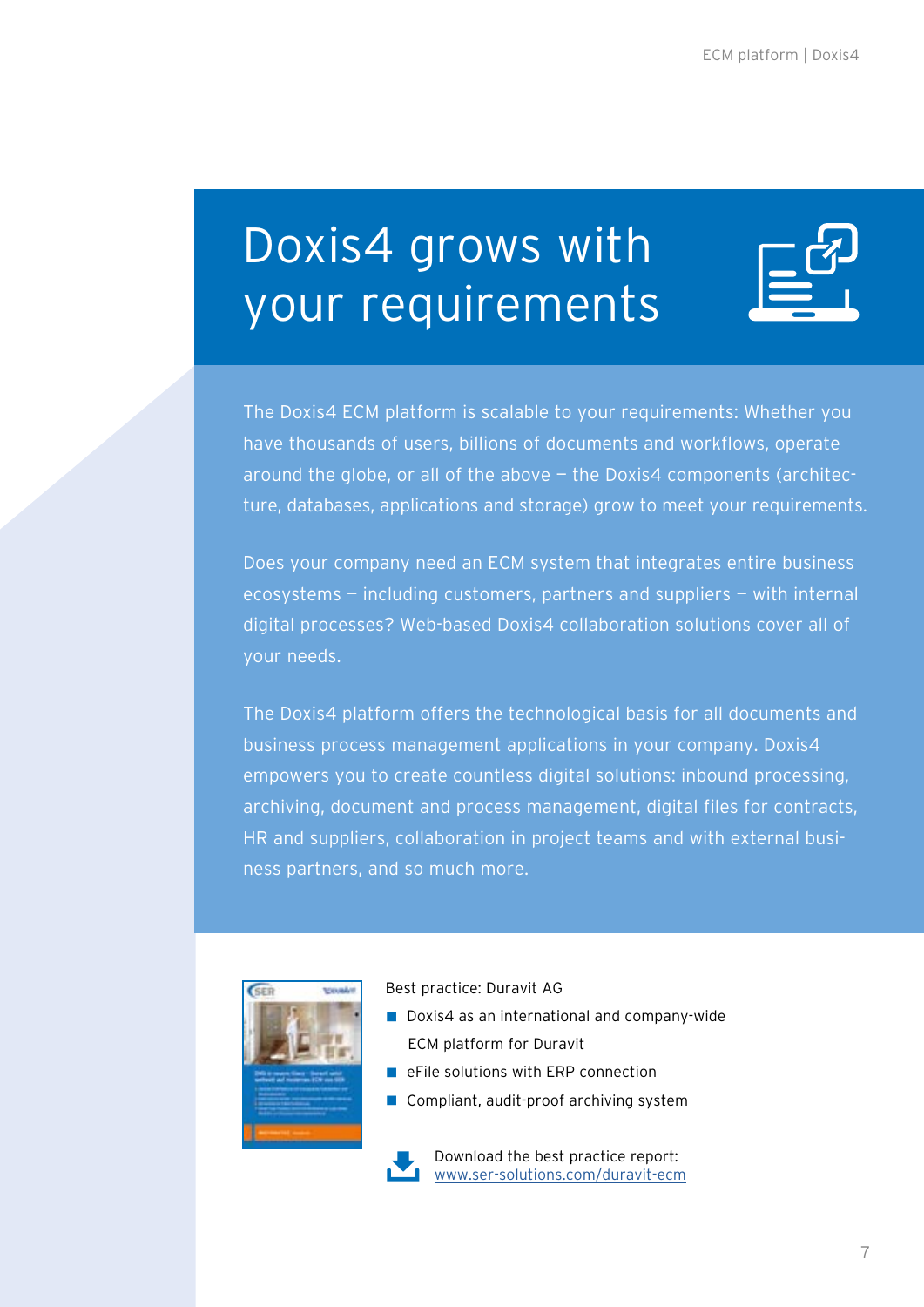# A solid foundation

The more data and documents a company generates, the more urgently it needs intelligent and high-performing technologies to manage them. Our uniform metadata approach covers all information objects. In other words, you can consistently manage, quickly find and easily assign rights to documents, eFiles and processes.

In a global business world, applications need to be available 24/7. Doxis4 makes sure that your business operations are fail-safe at all times. Applications, databases and storage are set up for high availability to ensure top performance and to provide a safeguard in case of system failure.

Doxis4 stands for compliant document and process management, as its many certifications demonstrate. Doxis4 is certified for the EU GDPR, ISO 16175-2, ISO 14641-1: 2012-02 and many domestic legal regulations and standards. It fulfills the requirements of audit-proof electronic archiving.



Brochure: Good reasons for certified ECM software

- Fulfill legal requirements (EU GDPR, etc.) with Doxis4
- Work in compliance with industry standards (ISO, etc.)
- Meet manufacturer-specific requirements

Download the brochure: www.ser-solutions.com/ecm-certification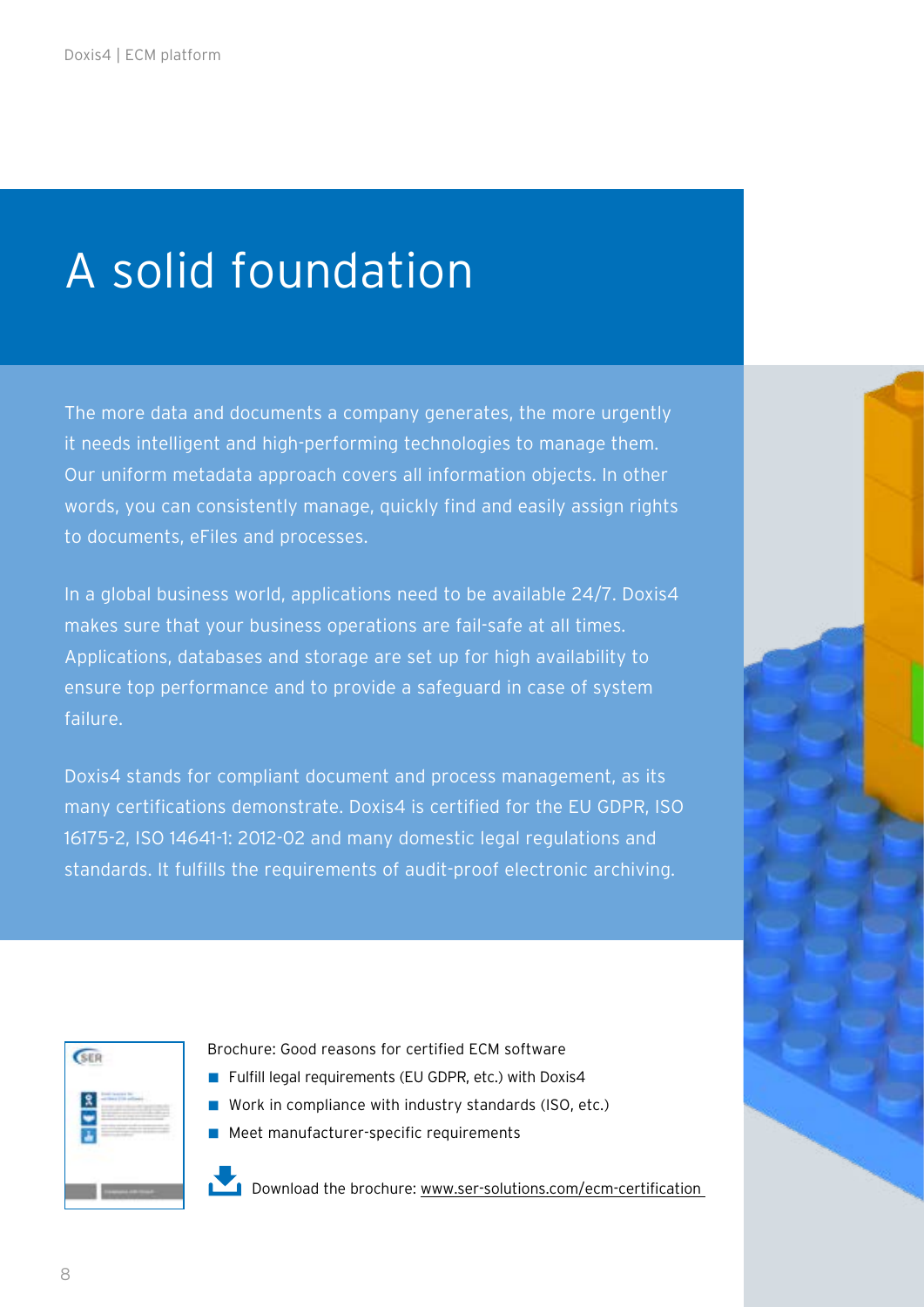

*Doxis4 stands for compliant document and process management.*

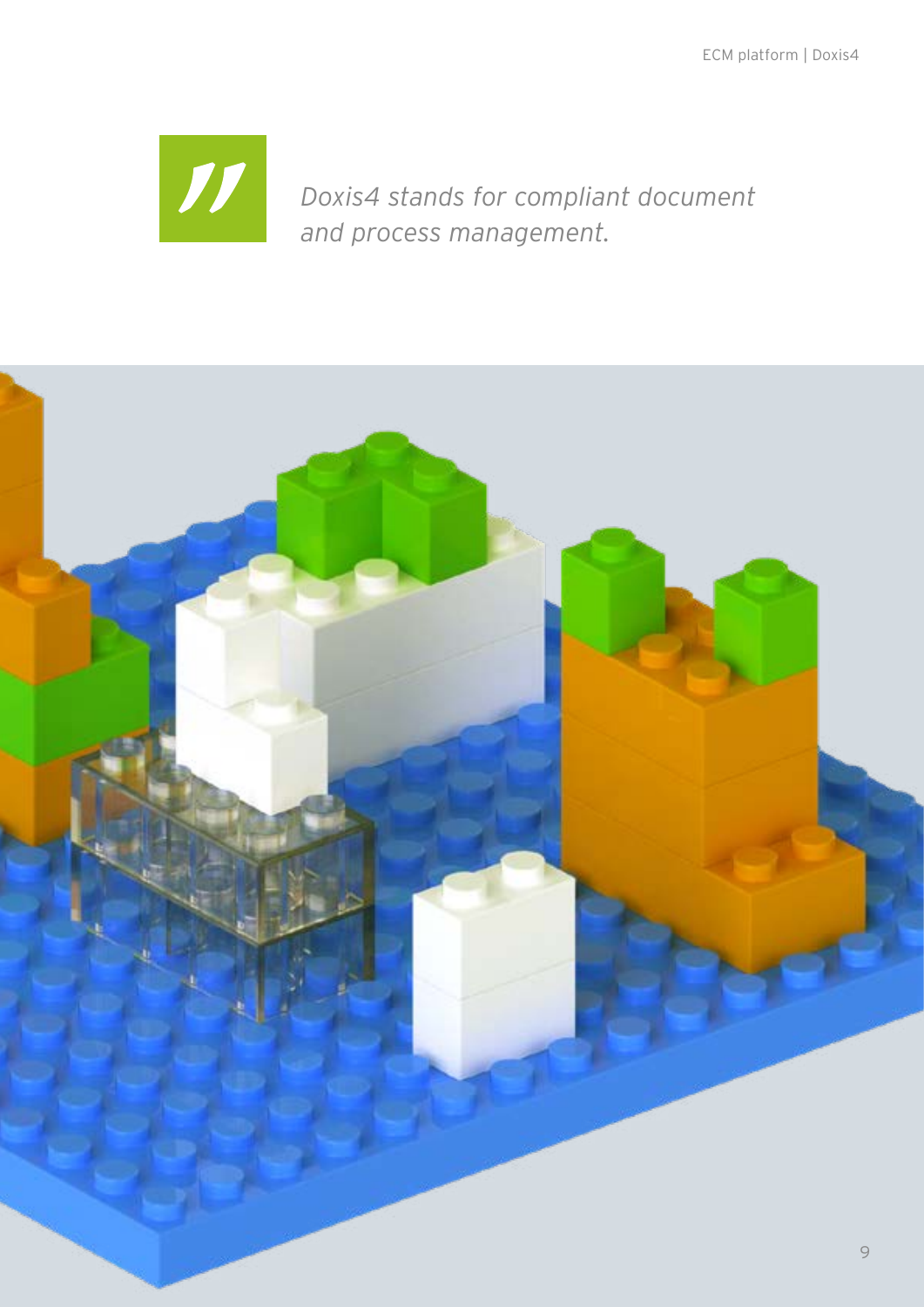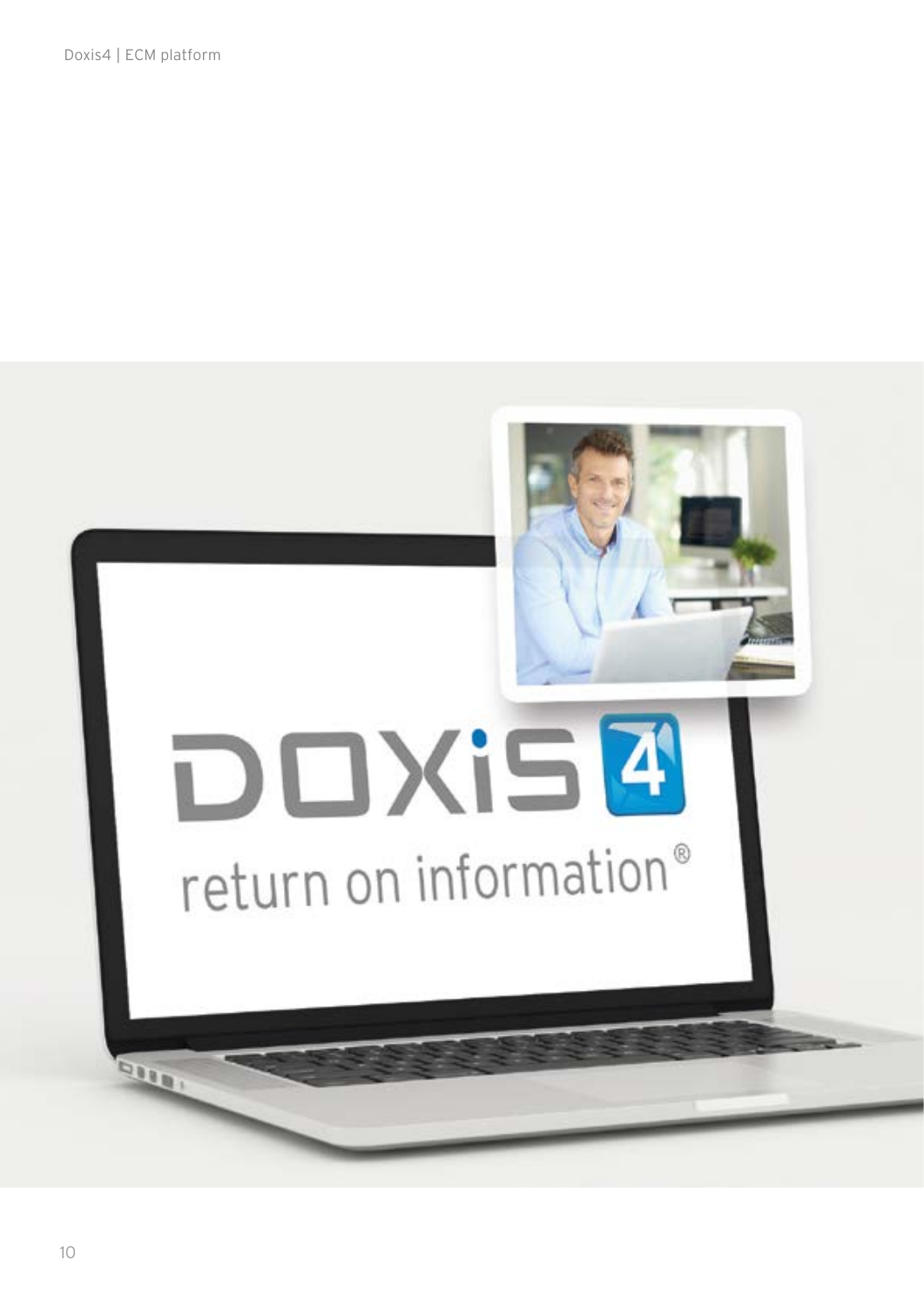### Integration

The Doxis4 ECM platform can be integrated easily in all of your business applications to meet your individual requirements.

Generic and specific interfaces, services and add-ins facilitate everything from an indirect to a seamless integration of diverse scenarios.

As a certified Microsoft Gold Partner, we support the deep integration of ECM in Microsoft Office, Outlook, SharePoint and Dynamics NAV and AX.

Doxis4 is integrated in:

- ERP, CRM, HR, FA and many more
- Email and groupware
- Portal connections
- Industry solutions
- Administrative systems

### Deep SAP integration included

All functions for SAP data archiving, SAP document archiving, electronic files in SAP, and SAP inbound invoice processing are integrated through certified SAP interfaces with Doxis4.

**SAP**<sup>®</sup> Certified Powered by SAP NetWeaver®

**SAP**<sup>®</sup> Certified Integration with SAP<sup>®</sup> S/4HANA



Want to learn more about the Doxis4 ECM platform? Send an email to info@ser-solutions.com